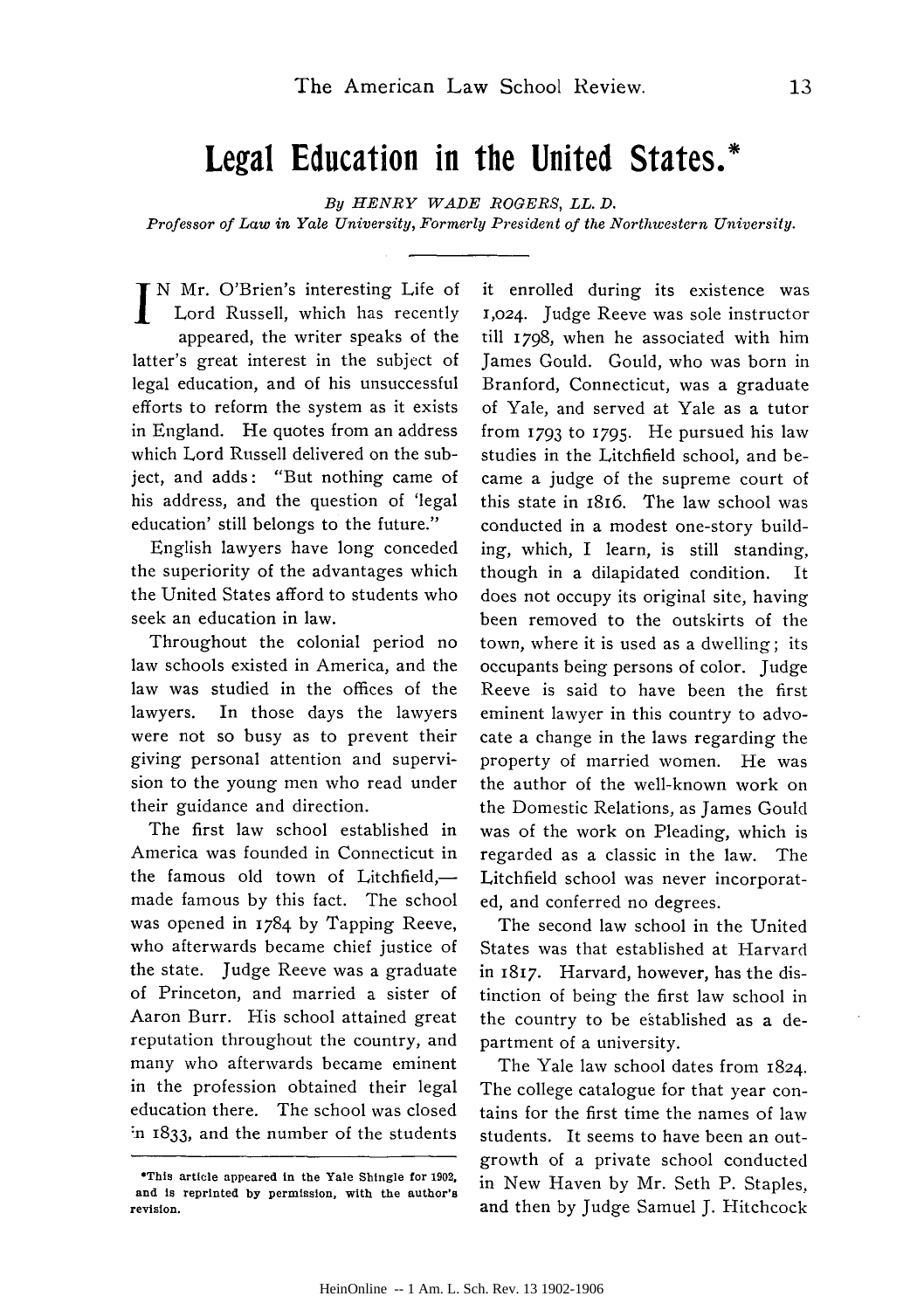and Judge David Daggett. It was, I believe, the second law school in the United States to be established as a university department.

But before the law schools were established law was taught to some extent as a culture study in the colleges. Thus William and Mary College established in **1779,** through the influence of Jefferson, a chair of law. The successive incumbents of this chair taught the law continuously from 1779 till 1861. The University of Pennsylvania established a professorship of law in **1790,** and Mr. Justice Wilson of the supreme court of the United States gave a course of lectures on this subject. His instruction continued for a year or two, when the chair became vacant, and so remained till 1817. Columbia established a professorship in **1793,** and Chancellor .Kent was selected as its incumbent. In **1798** he retired, and the chair remained vacant till 1823, when Kent, who was a graduate of Yale, was again chosen to fill it. He served till 1847. From that time there was no instruction in law at Columbia till the law school was opened in 1858. The corporation of Yale established a professorship of law in 1801, and from that time till i8io law lectures were delivered from time to time **by** Hon. Elizur Goodrich. Mr. Goodrich was a graduate of Yale, was a member of congress, judge of probate for seventeen years, and judge of the county court for twelve years. Harvard does not appear to have made any provision for law instruction till 1815, two years before its law school was established. But Dartmouth established an academic professorship of law as early as i8o8.

The list of those who have given instruction in law in the schools of the United States contains the names of many eminent men. Among them may be mentioned Mr. Justice Wilson and

Mr. Justice Sharswood, of Pennsylvania; Chancellor Kent and Theodore W. Dwight, of Columbia; Chancellor Wythe and St. George Tucker, of William and Mary; Mr. Justice Cooley, of Michigan; John B. Minor, of the University of Virginia; Mr. Justice Story, Greenleaf, Washburn, and Parsons, of Harvard; and John Randolph Tucker, of Washington and Lee University. It is not necessary to make mention of the living, and the names of the distinguished men who have taught at Yale are familiar to our student body.

In **1850** there were very few law schools in the United States, and as late as 187o the number was only 28. Recently there has been a phenomenal increase in the number. In i88o there were 48, in 1890 54, and in I9OI IOO. But even now the number of law schools is not as large as the number of medical and theological schools. In 1899 there were in this country 163 schools of theology, and 151 schools of medicine.

The increase in the number of students studying law in the law schools has been equally remarkable. In 187o the number, according to the statistics of the United States Bureau of Education, was only  $1,653$ . In 1880 it increas. ed to 3,134; and in 1890 to 4,518. But in 1900-the last statistics availablethe number enrolled had increased to *13,037.* No similar increase took place in the schools of theology and medicine. From 1875 to 1899 the number of students in the professional schools of the United States increased as follows: In theology, **58** per cent.; in medicine, 177 per cent.; and in law, 343 per cent.

We have in the United States certain "correspondence schools" of law. There are three in Chicago, and one each in Washington, Detroit, and Indianapolis. They are the outgrowth of the university extension idea, which originated some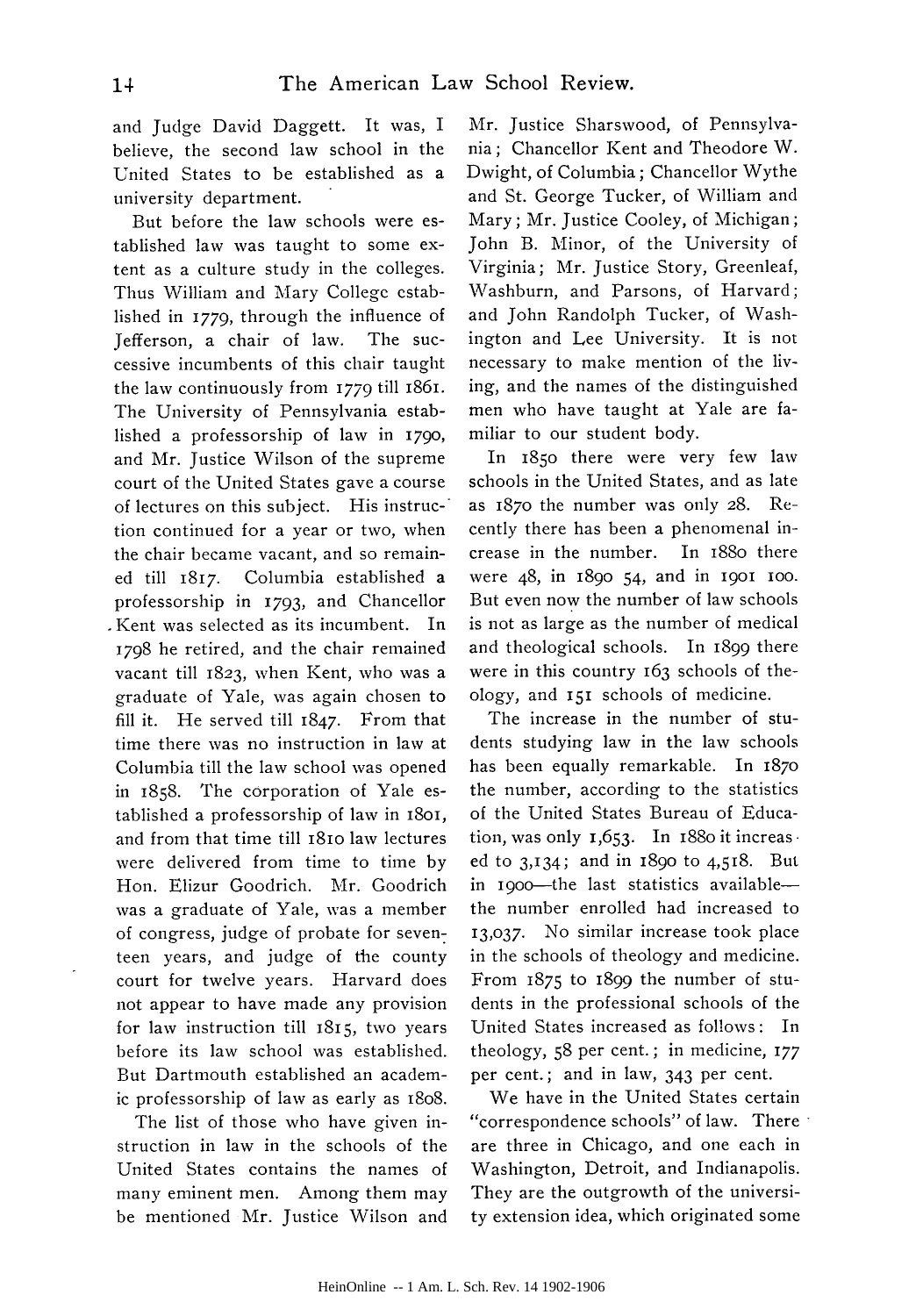years ago in England, and was soon adopted in the United States. In England the idea has been applied, to some extent, to the teaching of law, there being a kind of tutorial instruction by post in that country. In the United States the mercantile value of the idea was recognized by some young men who have applied it to legal education. Correspondence schools of law do not merit, and have not received, the confidence and approval of the profession. It has been pertinently said that there is no place like home for one whose study of the law begins and ends at home. His practice would better be confined there also.

Instruction in the law was first given by means of lectures. This was due chiefly to the fact that in the early days there were no suitable books which could be placed in the hands of students, and the adoption of this system was in the beginning a matter of necessity, rather than of choice.

In the course of time suitable treatises on the various branches of legal study appeared, and were adopted in some of the schools as text-books. Theodore W. Dwight used this method with great advantage in the Columbia law school, and the system of text-book instruction came to be known as the "Dwight Method." It is a mistake, however, so to call it. It was used in the Yale law school years before Professor Dwight used it at Columbia. He studied in the Yale law school, and believed thoroughly in the Yale system. The study of law through text-books accompanied by oral exposition may properly be called the "Yale Method," inasmuch as it was employed here long before any other law school in the country adopted it. Professor Dwight never made claim to being the originator of the "Dwight Method."

The next method to be used was that of the "case" system. This is sometimes referred to as the "Langdell Method," being named for Professor Langdell, who became dean at Harvard in **1870.** He at once introduced the system of studying the law through cases. The idea was his own, and the system a new one. It was at first regarded with much distrust, but has since come to be recognized as having decided merit, and has been adopted to some extent by many schools. Langdell declared that law was a science, and that, like other sciences, it was to be learned by going to the original sources. The cases to be studied are those which show the development of the leading principles of the law, and they are to be studied in their chronological order.

It is no part of my purpose to enter upon a discussion of the respective merits of these different systems. Yale makes use of each of them, and thereby recognizes the merits of each, and puts itself on record as believing that the three used in conjunction are superior to any one used alone.

There are some subjects to which the case method can be applied with greater advantage than it can to others. Thus, contracts and torts can be taught by cases more readily than the law of real property. It is claimed there are three millions of distinct principles in the law. If the student had to acquaint himself with these principles solely through a study of cases, life would be too short to accomplish the herculean task. It is only fair to Mr. Langdell to say that. while he concedes the number of principles are many, he asserts that the number of fundamental principles are few, and these he believes the student can master by his method. Yale cheerfully concedes the advantages which the student derives from a study of cases,